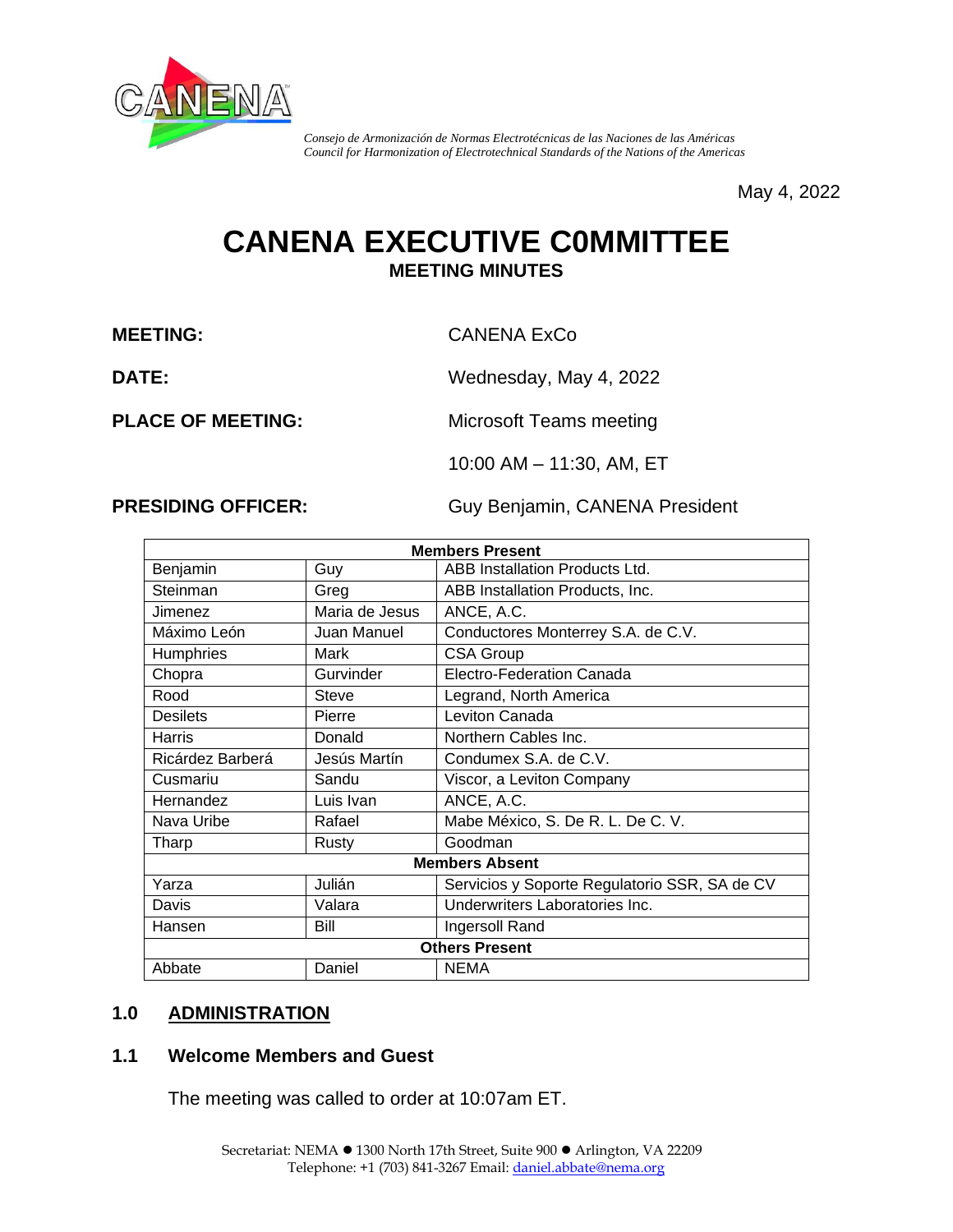### **1.2 Quorum Determination**

The committee consists of nine (9) voting members, requiring at least five (5) to be present to constitute a quorum to conduct business. A quorum was confirmed to be present.



### **1.3 Review of Antitrust & Meeting Guidelines**

The Secretary provided an overview of the CANENA Antitrust and Meeting Guidelines. The Guidelines for Conducting CANENA Meetings will govern this meeting, and participants will follow the CANENA Code of Conduct and Ethics. Members are reminded that all conversation shall be confined to technical, engineering, safety, and performance factors. Commercial considerations (warranties, guarantees, etc.) are not proper factors to be discussed.

#### **1.4 Agenda Review and Approval**

Addition for new business marketing discussion: ICLP Meeting.

**MOTION:** Pierre Desilets made a motion and Jesus Martin Barberá made a second to approve the agenda as amended. It was unanimously approved.

#### **1.5 Approval of Minutes**

The last meeting of the committee was held on February 18, 2022. Comments were received, and the minutes were updated and resubmitted to the ExCo. They are now approved via correspondence.



## **2.0 ACTIONS FROM PREVIOUS MEETINGS**

Action items assigned to the Secretary were reported in the prior meeting minutes.

**ACTION**: Secretary General to work with Steve Rood on the next CANENA Connects publication, highlighting the AGM. COMPLETE.

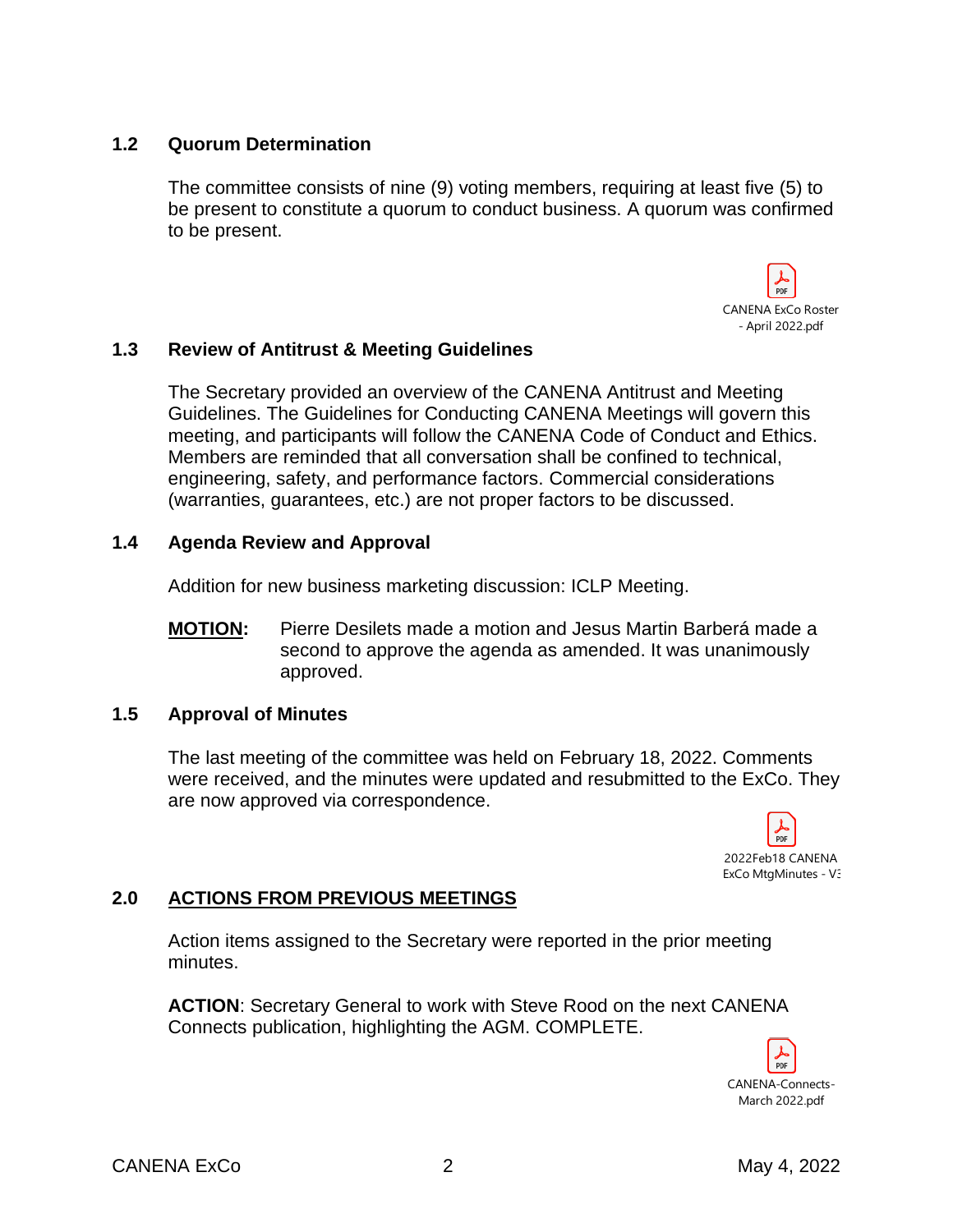ACTION: Secretary to send reminder to CANENA Members from 2021 that have not yet renewed for 2022. ACTIVE.

## **3.0 CANENA OFFICERS AND NOMINATIONS**

In accordance with the CANENA By-Laws, the Council shall elect the President, the Treasurer, and the country Members-At-Large. The term of office shall span two successive Ordinary Council meetings. They may be re-elected for not more than two successive terms. Newly elected officers shall take office on the first day of the month following the Council meeting at which they were elected.

- The Council shall acknowledge the appointments for country Vice-President.
- The Secretariat shall be assigned for a period of time congruent with that of the elected officers and may be reassigned to the same organization for successive terms. Appointment of the Secretary-General and designation of the Secretariat shall be subject to approval by the Council.

**ACTION:** Discuss the next term for officers around September 2022.

There was support for the current CANENA President to remain in the position for the next term.

These terms of office span March 1, 2021 to February 2023.



## **4.0 SECRETARY REPORT** D. Abbate

## **4.1 CANENA Membership Roll Over**

The Secretary noted that CANENA memberships currently do not roll over to the next year. For example, a membership purchased in September 2022 will expire on December 31, 2022. The ExCo discussed transitioning CANENA memberships to a 12 month rolling period. The Members did not support a potential move to a rolling membership or prorated payments.

## **4.2 CANENA Tax Return Review**

The CANENA Secretary announced that NEMA Accounting staff has prepared the 2021 CANENA tax return for review.

**ACTION:** Secretary to ask NEMA Accounting whether there is the ability to file CANENA and NEMA tax returns at the same time.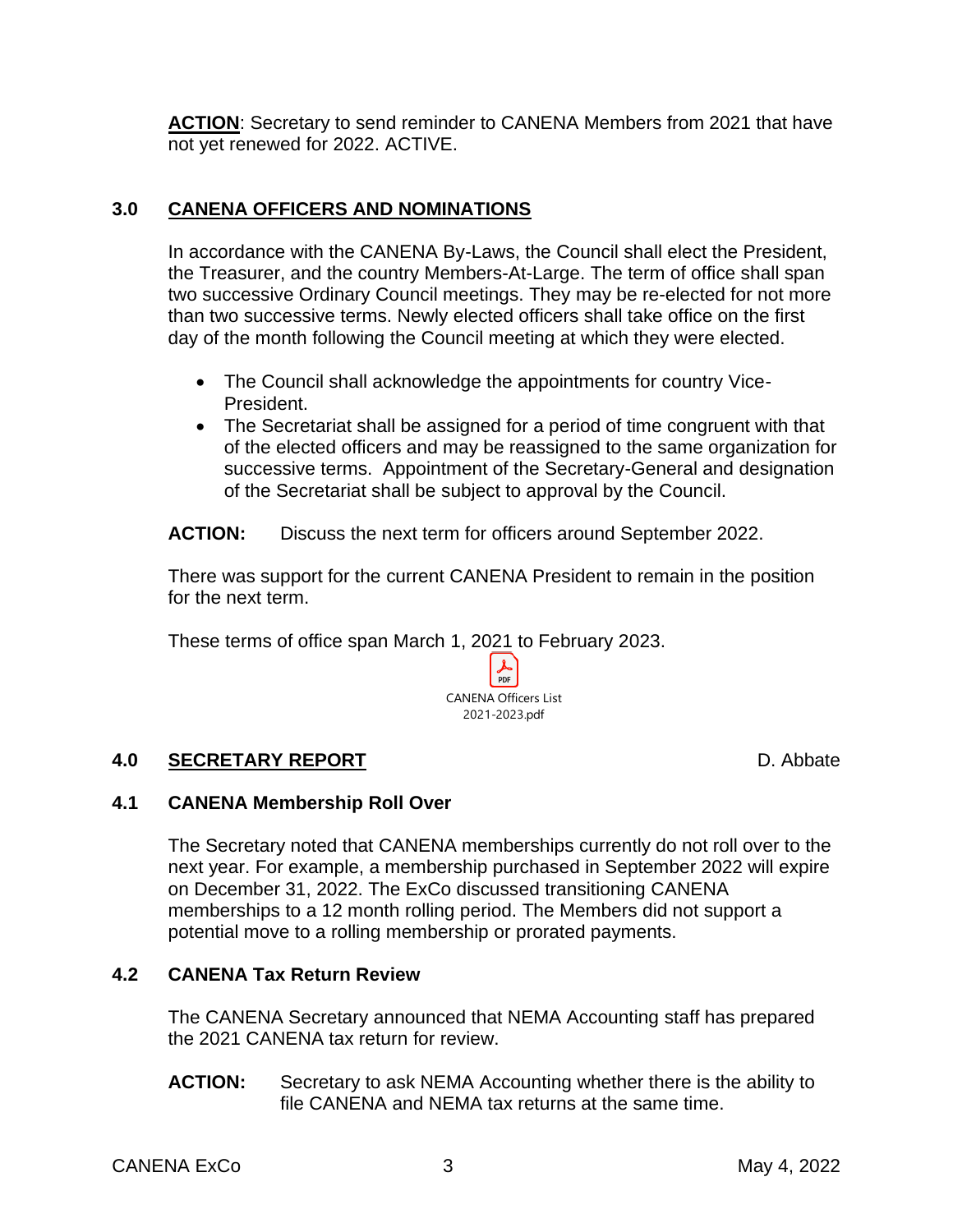

#### **4.3 State of Delaware Annual Report Filing**

CANENA, having been incorporated in the state of Delaware, is required to file an annual franchise tax report electronically on or before March 1, of every year. The Secretary will report this item was completed in February 2022.

#### **4.4 IEC 2022 General Meeting Sponsorship**

The Secretary will report that CANENA has been confirmed as a sponsor for the IEC General Meeting.

**ACTION**: Secretary to confirm the next steps for this sponsorship and will see whether CANENA can collaborate with the NEMA sponsorship.

#### **4.5 Harmonization of CSA C22.2 No. 250.570-16 & UL1574, Track Lighting**

EFC has proposed harmonization of CSA C22.2 No. 250.570-16 & UL1574. The Secretary report the NEMA product group is still reviewing the proposal.

#### **5.0 COMMITTEE REPORTS**

#### **5.1 TREASURER'S REPORT** P. Desilets

Treasurer Pierre Desilets noted operation of CANENA is proceeding according to financial plans. He noted a mid-year financial statement will be presented during the next meeting.

#### **5.2 AUDITOR'S REPORT** V. Davis

The Secretary noted there was no report for this item.

#### **5.3 PLANNING COMMITTEE** L.I. Hernandez

The Secretary noted the CANENA Planning Committee met in March and April 2022, to begin efforts to plan for an in person CANENA AGM in Mexico from February 21-23, 2023. The Secretary noted all CANENA Members, and the THSC Secretaries, have been polled to determine an estimated head count. Mr. Hernandez noted he picked the three hotels presented during this meeting because they are in a nice area of Mexico City and at least one had previously hosted an AGM.

The Secretary noted the 2019 registration fee was \$425 US.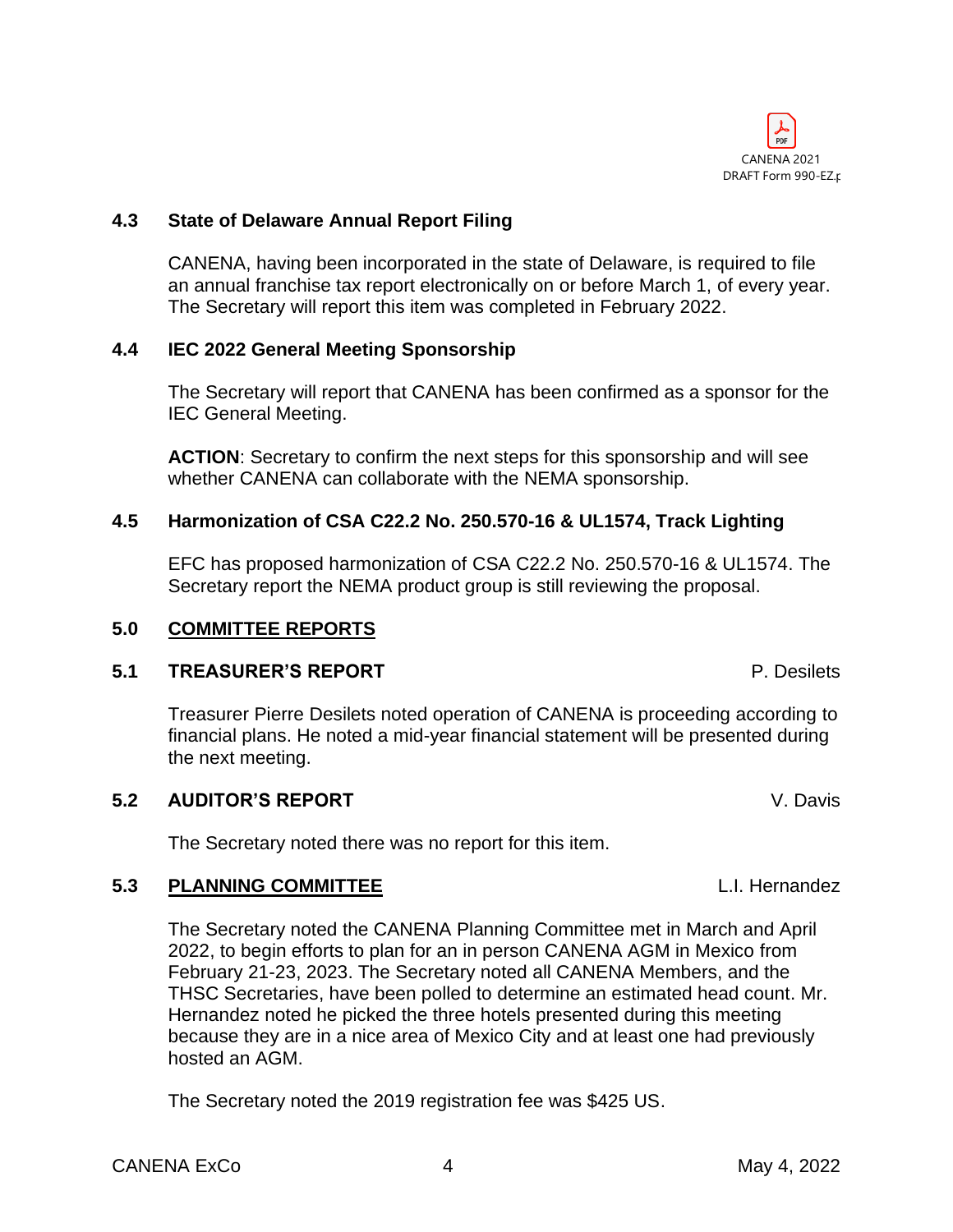The ExCo confirmed the expected cost is not expected to exceed \$35,000.

**MOTION:** Pierre Desilets made a motion to proceed with the Mexico City Sheraton for an in person CANENA AGM in February 2023. It was seconded by Greg Steinman. The motion was unanimously approved.

## **5.4 OPERATIONS COMMITTEE** M. Humphries

Mark Humphries outlined the attached form over email and no comments were received.

**MOTION:** Pierre Desilets made a motion to approve the updated PHR Form. It was seconded by Don Harris. The motion was unanimously approved.

## **5.5 REGISTRAR REPORT** L.I. Hernandez

A report was provided by the Registrar.

**ACTION**: The Registrar to receive participation numbers from UL.

**ACTION**: The Secretary and President will prepare a thank you for Champion Fiberglass for their corporate membership.

#### **5.6 MARKETING COMMUNICATIONS COMMITTEE REPORT** S. Rood

**ACTION:** A marketing committee meeting will be scheduled.

**ACTION**: Updates will be added for the next CANENA Connects: Mexico QIL, the CANENA AGM, and the updated PHR Form.

**ACTION**: Guy Benjamin to assist the Secretary to write an article in the next CANENA Connect for a reminder for Membership renewal, noting all CANENA projects become available, and the CANENA benefits.

## **5.7 AMBASSADOR-AT-LARGE REPORT B. Hansen and/or R. Nava**

Rafael Nava provided a report.



Canada VP PROPOSAL -CANENA

 $W =$